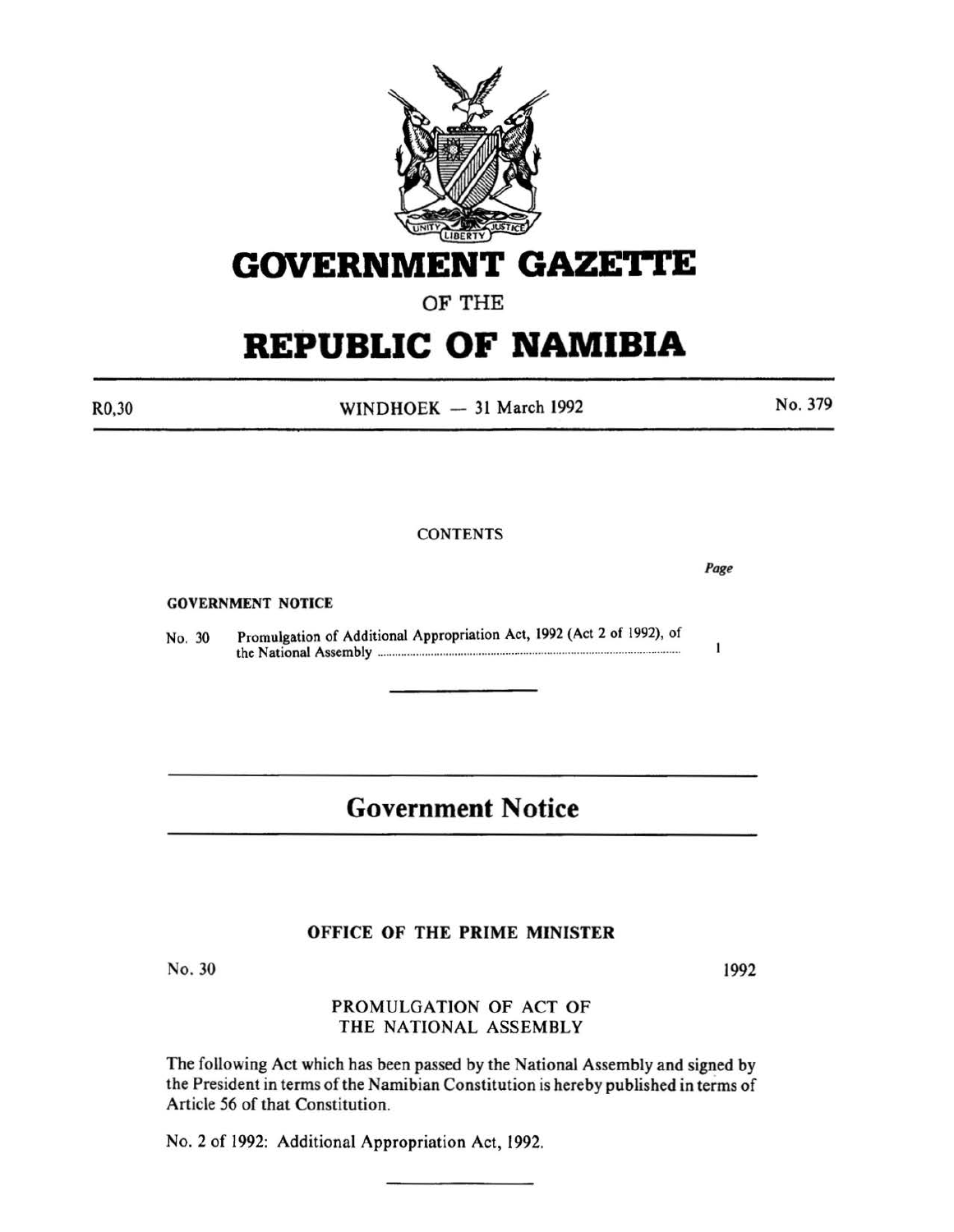#### Act No. 2, 1992 **ADDITIONAL APPROPRIATION ACT, 1992**

# **ACT**

To appropriate additional amounts of money to meet the financial requirements of the State during the financial year ending 31 March 1992.

*(Signed by the President on 30 March 1992)* 

BE IT ENACTED by the National Assembly of the Republic of Namibia, as follows:-

Appropriation of amounts of money for financial requirements of State.

1. Subject to the provisions of the State Finance Act, 1991 (Act 31 of 1991), there are hereby appropriated for the financial requirements of the State during the financial year ending 31 March 1992, as a charge to the State Revenue Fund, the additional amounts of money shown in the Schedule.

Short title.

2. This Act shall be called the Additional Appropriation Act, 1992.